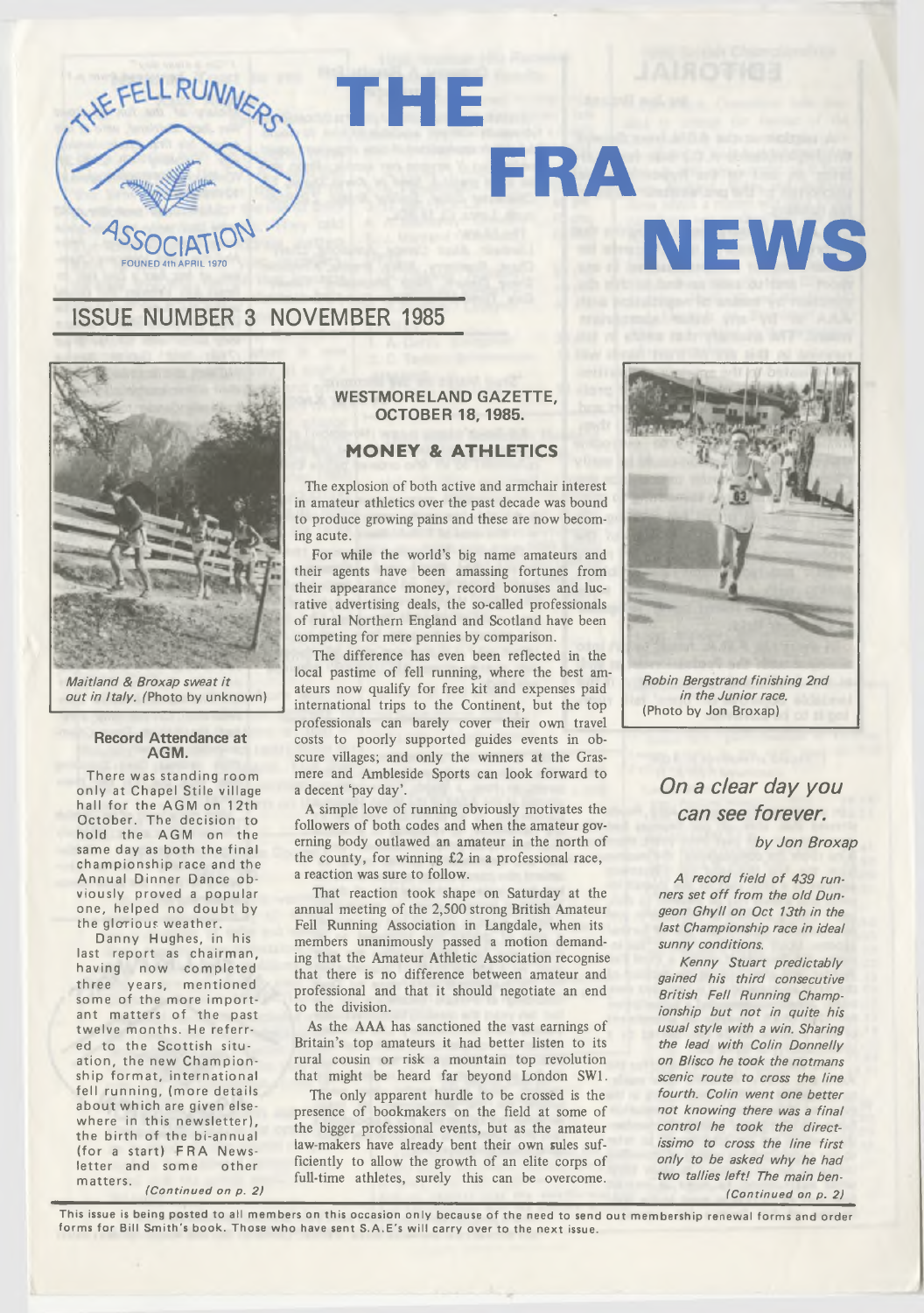# **EDITORIAL**

### **by Jon Broxap.**

**A motion at the AGM from Selwyn Wright(Ambleside A.C.) will hopefully bring an end to the hypocricies and stupidities of the pro/amateur divide in fell running.**

**By asking Committee to recognise that in principle there is no difference between amateur and professional in our sport - and to seek an end to this disstinction by means of negotiation with AAA or by any other appropriate means. The anomaly that exists in fell running in this era of trust funds will be indicated to the amateur authorities. Any objections from them will probably centre on control of the sport and who uses whose rules, rather than money. 'Arrangements' to overcome that particular objection could be easily made. It may be harder to convince the 'pros' that they have something to gain.**

**Any opening up of fell running will require the ready co-operation of the professionals. The organisers of many 'classic' pro races might have problems coping with a large influx and some runners might resent being 'relegated' in the larger field.**

**In short the F.R.A. needs to get into dialogue with the Professionals, as well as the AAA's and more urgently, if the laudable objective of 'open' fell running is to be achieved.**

*(" Record attendance at A G M ' continued from p. 1)*

**In presenting the accounts John Reede stressed that, although our finances had improved over the past three years, there is no room for complacency: the income from the few thousand on investment account is a vital part of the overall income and should not be allowed to dim inish. Taking account of increases in present items of expenditure and of further expense likely to be incurred in, for instance the Newsletter or say a third Fell Runner, and after hearing the decision of the AGM on some of the subsequent mottions, John recommended a subscription for 1986 of £5. However an amendment of this proposal to £4 was carried by a small majority of 62 to 58.**

**There were eight motions tabled for the AGM and briefly, decisions were made: to change the constitution whereby in the event of dissolution of the Association funds are distributed among the membership, which has tax advantages; to refer to the committee the matter of providing insurance for ail members to cover them while out running; to make an interest free loan of £2,000 to assist in the publication of Bill Smith's fell running**

### **Catagory A Results Still Outstanding.**

*Statistician Kevin Shand reports 14 catagory* A results not yet available to him. It would be much appreciated if race organisers could *oblige but if anyone can supply, Kevin will be most grateful. Send to Kevin Shand, 13, Chichester Close, Sm ithy Bridge, Littleborough, Lancs. OL 15 8QL.*

*The 14 are:-*

Llanbedr, Black Combe, Annalong, Chevy *Chase, Roseberry, Blake, Bradda, Kinniside,* **Slieve Donard, Black Mountains, Rahmsey** *Gala, Three Shires, Elider Fawr, 2 Breweries.*

## **'Stud Marks on the Summits'. by Peter Knott.**

**Bill Smith's book is now (November) at the Printers and will be available for posting (or collection) to all who ordered before Christmas.**

**If you haven't ordered your copy yet, now is the time, using the order form enclosed with this issue of F.R.A. News.**

**The printer has quoted December 16th as delivery date. Clearly this will mean a risk that not all will get their copies before Christmas. If you are prepared to collect your copy on or after December 17th, from** the address on the order form, you can also **obtain your p & p charge of £1.50 refunded. Any queries phone 0772 683072 evenings/ weekends.**

**book 'Stud Marks on the Summits', this loan to be repaid from first sales of the book; to have a Welsh Representative, elected at the AGM of the Welsh Regional Committee, as an ex-officio member of the committee; to recognise in principle that there is no difference between amateur and professional in our sport; to amend the constitution so that Clubs do not have votes in the election of the 3 individual representatives on committee.**

**Before electing officers and committee, a vote of thanks was proposed to all those who had served during the past year. As a special nmrk of appreciation for the marvellous work done by Dave Moulding as Fixture Sectretary for the last ten years the meeting enthusiastically elected Dave an Honorary Life Member.**

**After the completion of the formal business of the meeting there was opportunity for other matters to be raised for discussion. Most importantly views were sought on the development of international fell racing and the Association's role in it. Comments were generally favorable towards involvement.**

*'On a clear d ay " continued from p. 11*

eficiary of the fun up front was Jack Maitland, who at last *gained his first Championship win finishing in 2:00:31. (Colin crossed the line again in 12th place!)*

John Nuttall took the o/40 prize but only by one place *from Dave Spedding. Peter Hall the 1985 Veterans Chamion, at last had a bad run to* finish 8th Veteran. Bill Gould *sealed the Super Veterans title with 4th place after a season long battle with George Brass (71st) and George Barrass (103rd), the last two reversing their championship placings.*

Angela Carson took full advantage of the absence of Paul*ine Haworth to secure her runners up placing in the Chamship.*

*Two new names to watch were second and fourth, Stephanie* Quinn of Kendal and Winnie **O'Neal of Keswick, who were** *split by orienteer Ruth Jones. Nearly 30 ladies ran, less than* 1% of the total field, but the *largest by far in a long Lakeland race this year. With 5 runners, B illy Bland (3rd) Kenny Stuart (4th) Rod PUbeam (6th) Jon Broxap (7th) and 18 year old Mike Fanning (11th), in the first eleven Keswick demonstrated forcible why they had the British Team Championship wrapped by July. With veteran Dave Spedding they took the first two team places from*

*With the advent of an English Championship and a hopefully more representative British Championship it will be inter*esting to see if the same names *appear in 1986.*



This is your Newsletter. Please send your articles, opinions etc. to:-Jon Broxap, 34, Burnside Road, Kendal, Cumbria. (By end March for next issue)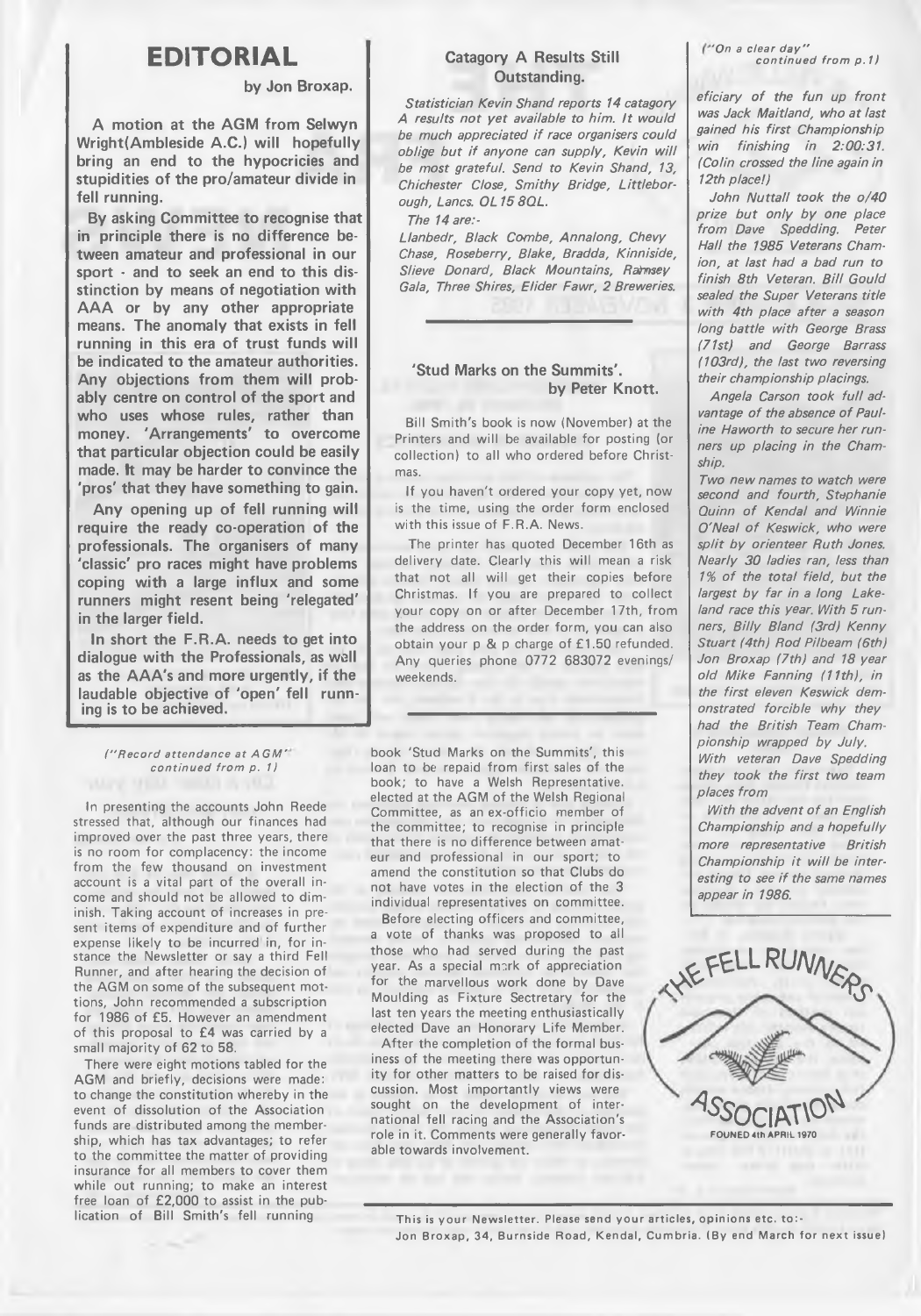## **National Trust to vet Race Routes**

**by Jon Broxap.**

**At a meeting with the National Trust in late September the F.R.A. heard that 'the time has come' for the Trust to give formal approval for the use of their land for organised events. They said that they wished to address matters such as site, time of year, numbers, parking and any matter that impacts on the land, particularly the high fells. The Trust suggested an administrative fee of £5 per event to cover the cost of examining races, but when it was pointed out the insensitivity of such a sum being twice the insurance and entry fee for race organisers in the F.R.A. Calendar, a somewhat lower charge was considered. A further meeting with the Trust is planned for Spring 1986 when they wish to review the 1986 Calendar with a view to the adoption a proceedure for gaining Trust approval for the use of their land for races in 1987.**

**The Trust claimed they did not wish to appear unduly restrictive and that money is not an issue but it is worrying to think that the major land owner in the Lakes might use its power to prevent some races from existing as we know them.**

**To date permission from and cooperation with individual farmers to cross pasture land has been all that is needed, there being no restrictions on the high fells in Lakeland. This may now be changed with permission required for organised events on the high fells, the Trust property.**

### **Safety & Navigation Course - Sept. '85.**

The 4th Annual Course was well attended and enjoyed by all. A similar programme of talks and navigational exercises were undertaken, this year in rather wet conditions and with a new orienteering map of Lingmoor, thanks to MEROC/LOC.

As usual the course concluded with the 11km, 650m climb 7 check point 'Silver Howe Chase'. Fastest round was Ken West in 79 minutes with just over half the completions round inside 2 hours

Organisers Peter Knott and John Gibbison wish to take the opportunity to thank all who assisted and particularly Ken Ledward without whose jovial skill the course would not be the same!

A more detailed account will hopefully appear in 'The Fell Runner' and

### **1985 Scottish Hill Running Championship Results.**

**Andy Curtis retained his title holding newcomer Alan Farningham's late challenge. Ann Curtis made it a family affair by dominating the Ladies races.**

| 1. A. Curtis - Livingston   | 119 pts. |
|-----------------------------|----------|
| 2. A. Farningham - Fife     | 103 pts. |
| 3. D. Bell - H.E.L.P.       | 95 pts.  |
| 4. A. Spenceley - Carnethy  | 93 pts.  |
| 5. J. Maitland - Aberdeen   | 84 pts.  |
| <b>VETS.</b>                |          |
| 1. M. Edwards - Aberdeen    | 56 pts.  |
| 2. R. Blamire - Stewartry   | 49 pts.  |
| 3. P. Brookes - Lochaber    | 47 pts.  |
| <b>LADIES.</b>              |          |
| 1. A. Curtis - Livingston   | 34 pts.  |
| 2. C. Taylor - Bellahouston | 18 pts.  |
| <b>JUNIORS.</b>             |          |
| 1. R. Hope - Carnethy       | 24 pts.  |

## **1985 Welsh Mountain Running Championship Results.**

**Hefyn Griffiths continued his development in 1985 as a fell runner of some class and coming out of the shadow of elder brother Glyn, wresting the Welsh title from 1984 winner Andy Darby. Colin Donnelly's arrival at RAF Valley will make 1986 an interesting year. Angela Carson easily won the Ladies title.**

**1. Hefyn Griffiths**

**2. Paul Stott.**

**3. Malcolm Jones.**

**1st Vet. D. Williams.**

**1st Super Vet. A. Clarke.**

**1st Lady. Angela Carson.**

suffice to add that there will be a 5th course next year. It might be a new Lakeland venue.

Income over expenditure left a balance of about £40 this year, but most of this will be needed to restock the maps before next years course. (F.R.A. Treasurer please note!)

Next year the organisers will need more assistance and would like to see a larger number of committee members getting involved.

A 'Grand Slam' blue tracksuit top was left at Chapel Stile. Phone: 0772 683072.

### **1st World Cup in Mountain Running. Mixed Fortunes for U.K. Competitors.**

**19th to 23rd September saw the first** world cup in mountain running take place in Italy near the Austrian border. Jon **Broxap reports that the weatherwas too hot for running, but the scenery superb. (Photo's on page 1).**

## **1986 British Championships Format.**

The F.R.A. Committee have decided to change the format of the Championship in an attempt to increase Welsh and Scottish participation. It will now consist of 2 races from England, Wales and Scotland from which a runner will need to run one short, one medium and one long race plus one of his choice, as well as one race from each country. The 1986 races are:- Gategill (E) and Eildon Two Hills (S), Moel Eilio (W) and Ben Nevis (S) and Wasdale (E) and Llanbedr to Blaenarvon (W) These are subject to the permission of race organisers.

## **1986 English Championships.**

**With the advent of a British Championship an English Championship will be held in 1986 with 9 races in total, 3 of each length. A runner will need to do 2 from each plus one other to maximise his score. The races are:- (subject to permission). Short: Gategill, Wrekin, Mt. Famine.**

**Medium: Coniston, Pen-y-Ghent, Kinder Downfall.**

**Long: Wasdale, Borrowdale, Tour of Pendle.**

|                                         | Some U.K. performances as follows: |  |  |  |
|-----------------------------------------|------------------------------------|--|--|--|
| (more details in the next issue of 'The |                                    |  |  |  |
| Fell Runner').                          |                                    |  |  |  |

| Ladies 6Km. |  |  |  |
|-------------|--|--|--|
|-------------|--|--|--|

|                            | <b>LUUIUS VININ.</b>                                                                                                                                                                                                                                                                                                                                                                                                                                             |         |  |  |  |
|----------------------------|------------------------------------------------------------------------------------------------------------------------------------------------------------------------------------------------------------------------------------------------------------------------------------------------------------------------------------------------------------------------------------------------------------------------------------------------------------------|---------|--|--|--|
|                            | 9th Pauline Haworth - Eng.                                                                                                                                                                                                                                                                                                                                                                                                                                       | 29.14   |  |  |  |
| 15th                       | Angela Carson - Wales                                                                                                                                                                                                                                                                                                                                                                                                                                            | 30.21   |  |  |  |
|                            | Juniors (u20) 6Km.                                                                                                                                                                                                                                                                                                                                                                                                                                               |         |  |  |  |
| 2nd                        | Robin Bergstrand - Eng.                                                                                                                                                                                                                                                                                                                                                                                                                                          | 23.41   |  |  |  |
| 3ed                        | Mica Wilson - Eng.                                                                                                                                                                                                                                                                                                                                                                                                                                               | 23.53   |  |  |  |
| 11th                       | Ros Hope- Scot.                                                                                                                                                                                                                                                                                                                                                                                                                                                  | 25.06   |  |  |  |
| 15th                       | Sean Willis - Eng.                                                                                                                                                                                                                                                                                                                                                                                                                                               | 25.33   |  |  |  |
|                            | Senior Men 8.5Km.                                                                                                                                                                                                                                                                                                                                                                                                                                                |         |  |  |  |
| 1st                        | Kenny Stuart - Eng.                                                                                                                                                                                                                                                                                                                                                                                                                                              | 32.58   |  |  |  |
| 8th                        | Ray Owen - Eng.                                                                                                                                                                                                                                                                                                                                                                                                                                                  | 35.09   |  |  |  |
| 9th                        | Shaun Livesey - Eng.                                                                                                                                                                                                                                                                                                                                                                                                                                             | 35.20   |  |  |  |
| 11th                       | Colin Donnelly - Scot.                                                                                                                                                                                                                                                                                                                                                                                                                                           | 35.33   |  |  |  |
| 12th                       | Andy Darby - Wales                                                                                                                                                                                                                                                                                                                                                                                                                                               | 35.35   |  |  |  |
| 15 <sub>th</sub>           | Hefyn Griffin - Wales                                                                                                                                                                                                                                                                                                                                                                                                                                            | 36.08   |  |  |  |
| 16th                       | Jack Maitland - Scot.                                                                                                                                                                                                                                                                                                                                                                                                                                            | 36.16   |  |  |  |
| 17th                       | Jon Broxap - Eng.                                                                                                                                                                                                                                                                                                                                                                                                                                                | 36.17   |  |  |  |
|                            | 22nd Mike Lindsay - Scot.                                                                                                                                                                                                                                                                                                                                                                                                                                        | 37.19   |  |  |  |
| 24th                       | A. Farningham - Scot.                                                                                                                                                                                                                                                                                                                                                                                                                                            | 37.20   |  |  |  |
| 25th                       | Glyn Griffith - Wales                                                                                                                                                                                                                                                                                                                                                                                                                                            | 37.49   |  |  |  |
| 28 <sub>th</sub>           | Paul Stott - Wales                                                                                                                                                                                                                                                                                                                                                                                                                                               | 39.46   |  |  |  |
| Senior Men 14.6Km. Uphill. |                                                                                                                                                                                                                                                                                                                                                                                                                                                                  |         |  |  |  |
| 5th                        | Kenny Stuart - Eng.                                                                                                                                                                                                                                                                                                                                                                                                                                              | 1.10.38 |  |  |  |
| 15th                       | Hugh Symonds - Eng.                                                                                                                                                                                                                                                                                                                                                                                                                                              | 1.14.00 |  |  |  |
| 16th                       | Jack Maitland - Scot.                                                                                                                                                                                                                                                                                                                                                                                                                                            | 1.14.09 |  |  |  |
| 20th                       | Andy Derby - Wales                                                                                                                                                                                                                                                                                                                                                                                                                                               | 1.16.43 |  |  |  |
| $\sim$ $\sim$              | $\left  \left( \left( \begin{array}{cc} 1 & 0 & 0 \\ 0 & -1 & 0 \end{array} \right) \right  \right  \leq \left  \left( \begin{array}{cc} 1 & 0 & 0 \\ 0 & -1 & 0 \end{array} \right) \right  \leq \left  \left( \begin{array}{cc} 1 & 0 & 0 \\ 0 & -1 & 0 \end{array} \right) \right  \leq \left  \left( \begin{array}{cc} 1 & 0 & 0 \\ 0 & -1 & 0 \end{array} \right) \leq \left  \left( \begin{array}{cc} 1 & 0 & 0 \\ 0 & -1 & 0 \end{array} \right) \right $ |         |  |  |  |

**2 1 s t H e f y n G r i f f i t h - Wales** 22nd Andrew Curtis - Scot. 24th Colin Donnelly - Scot. 25th Billy Bland - Eng.